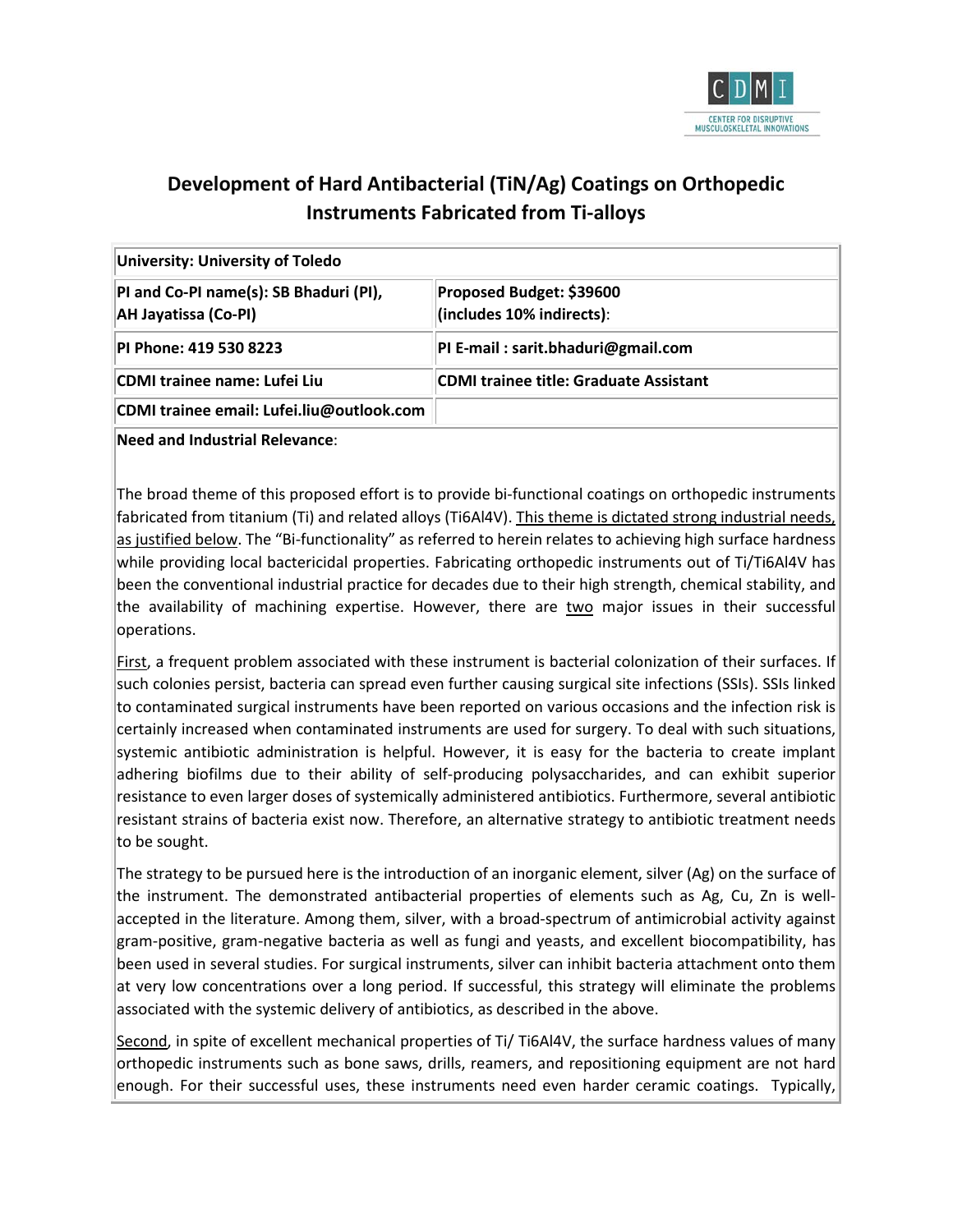nitrides and carbides of transition metals can provide such high hardness values. Indeed, Titanium Nitride (TiN) has been used as a coating material for high-speed cutting tools in machine-tool industry for quite some time. TiN provides a hardness value of approximately 23OO (VN), resulting in high speed operation, long term cutting edge sharpness without the need to use any oil lubricant. On the other hand, the presence of nitrogen in the coatings helps in bacterial infection. Hence, is the need for bifunctional coatings with high hardness and antibacterial properties.

## **Project Aims (including Hypotheses)**:

The main hypothesis here is to render the hard coating of TiN antibacterial by incorporating Ag in them. While we are aware of only one study in the literature (Moseke et al.), it is not clear, what is the state of Ag in the coating that facilitates the slow release of Ag. It is of great significance to understand the "Structure-Property-Processing" correlations in these coatings. Since the coatings will be deposited using magnetron sputtering, it will important to correlate the sputtering conditions to the structure of TiN/Ag coatings. The structures of the coatings can be subsequently correlated to the Ag release kinetics and antibacterial properties data. The deposition parameters will be optimized by evaluating the silver content and uniformity in coatings, their adhesion, morphology, micro/nano-hardness, as well as Ag release kinetics, and antibacterial properties using standard protocols.

Specific aim 1: To determine and optimize the parameters for magnetron sputtering process to produce TiN/Ag coatings on Ti6Al4V substrates, by evaluating the coating integrity by XRD, SEM, micro- and nanohardness and comparing the data to commercially available TiN coated orthopedic instruments.

Specific aim 2: Examine the antibacterial properties by correlating  $Ag<sup>+</sup>$  release kinetics with the zone of inhibition and colony forming units with common bacteria such E. Coli.

Specific aim 3: Determine the impact of repeated autoclave cycles of the coated substrates/instruments on the antibacterial properties.

# **Methods**:

**Process:** Magnetron Sputtering (MS) is a Physical Vapor Deposition (PVD) process which combines plasma (to create the pool of electrons) and magnetic field (enhance the propagation of electrons) to fabricate compact coatings on substrates. In this study, MS will be employed to develop TiN coatings on Ti6Al4V substrates. Further, to enhance the antibacterial functionality, Ag ions will be doped into the TiN coatings. Processing parameters such as arc current, nitrogen pressure, and sputter times will be varied. Contents of Ag will also be used to study its effect on antibacterial functionality.

**Characterizations: (i)** X-ray diffraction (XRD) will be employed to characterize the phase compositions, lattice structures of the fabricated coatings with different process conditions. Further, the extent of Ag doping will be studied by analyzing distortions. **(ii)** Morphology of the MS deposited coatings will be studied by a thorough scanning electron microscopy (SEM) analysis. **(iii)** Micro Vickers Hardness tester, and an AFM will be used to analyze the hardness and quality of deposited coatings, **(iv)** In order to study the Ag-ion release and its sustainability, we will use Inductive Coupled Plasma (ICP) technique.